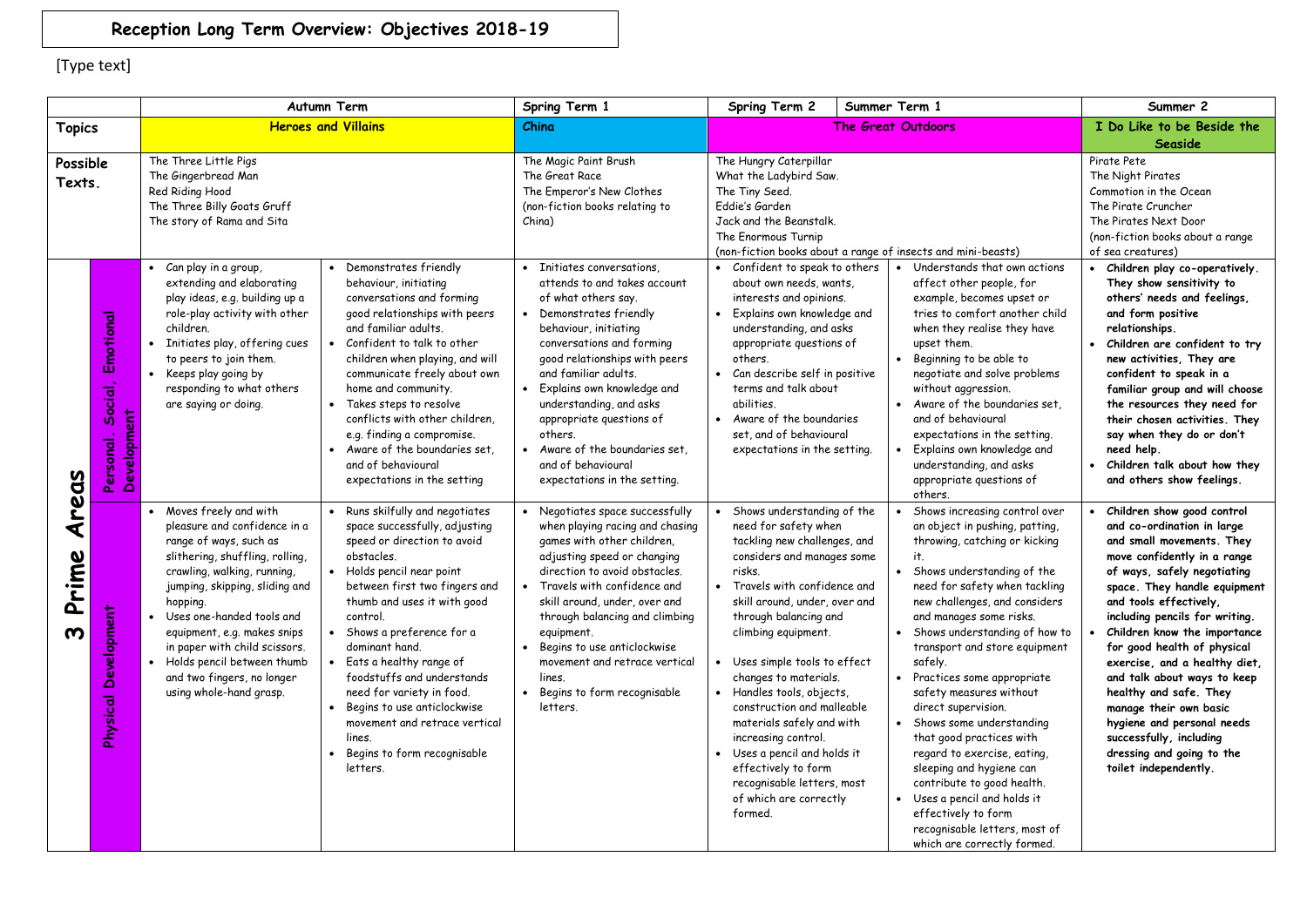|                                           | <b>Panguage</b><br>g<br>Communication | Listens to others one to one<br>or in small groups, when<br>conversation interests them.<br>• Listens to stories with<br>increasing attention and<br>recall.<br>• Listens and responds to<br>ideas expressed by others in<br>conversation or discussion.<br>Builds up vocabulary that<br>reflects the breadth of<br>their experiences.<br>Uses talk to connect ideas.<br>explain what is happening<br>and anticipate what might<br>happen next, recall and<br>relive past experiences. | Maintains attention.<br>concentrates and sits quietly<br>during appropriate activity.<br>• Able to follow a story without<br>pictures or props.<br>Builds up vocabulary that<br>reflects the breadth of their<br>experiences.<br>• Uses talk to connect ideas,<br>explain what is happening and<br>anticipate what might happen<br>next, recall and relive past<br>experiences. | Maintains attention.<br>concentrates and sits quietly<br>during appropriate activity.<br>• Two-channelled attention - can<br>listen and do for short span.<br>• Listens and responds to ideas<br>expressed by others in<br>conversation or discussion.<br>• Links statements and sticks to<br>a main theme or intention. | Uses language to imagine and<br>$\bullet$<br>recreate roles and<br>experiences in play<br>situations.<br>• Listens and responds to<br>ideas expressed by others in<br>conversation or discussion.<br>• Uses talk to organise,<br>sequence and clarify<br>thinking, ideas, feelings and<br>events. Introduces a<br>storyline or narrative into<br>their play. | Uses talk to organise, sequence<br>and clarify thinking, ideas,<br>feelings and events.<br>Introduces a storyline or<br>narrative into their play.<br>Children follow instructions<br>involving several ideas or<br>actions. They answer 'how'<br>and 'why' questions about<br>their experiences and in<br>response to stories or<br>events.                                                                                | Children listen attentively in<br>a range of situations. They<br>listen to stories, accurately<br>anticipating key events and<br>respond to what they hear<br>with relevant comments.<br>questions or actions. They<br>give their attention to what<br>others say and respond<br>appropriately, while engaged<br>in another activity.<br>Children follow instructions<br>$\bullet$<br>involving several ideas or<br>actions. They answer 'how'<br>and 'why' questions about<br>their experiences and in<br>response to stories or<br>events.<br>Children express themselves<br>$\bullet$<br>effectively, showing<br>awareness of listeners'<br>needs. They use past,<br>present and future forms<br>accurately when talking about<br>events that have happened or<br>are to happen in the future.<br>They develop their own<br>narratives and explanations<br>by connecting ideas or<br>events. |
|-------------------------------------------|---------------------------------------|----------------------------------------------------------------------------------------------------------------------------------------------------------------------------------------------------------------------------------------------------------------------------------------------------------------------------------------------------------------------------------------------------------------------------------------------------------------------------------------|---------------------------------------------------------------------------------------------------------------------------------------------------------------------------------------------------------------------------------------------------------------------------------------------------------------------------------------------------------------------------------|--------------------------------------------------------------------------------------------------------------------------------------------------------------------------------------------------------------------------------------------------------------------------------------------------------------------------|--------------------------------------------------------------------------------------------------------------------------------------------------------------------------------------------------------------------------------------------------------------------------------------------------------------------------------------------------------------|-----------------------------------------------------------------------------------------------------------------------------------------------------------------------------------------------------------------------------------------------------------------------------------------------------------------------------------------------------------------------------------------------------------------------------|-------------------------------------------------------------------------------------------------------------------------------------------------------------------------------------------------------------------------------------------------------------------------------------------------------------------------------------------------------------------------------------------------------------------------------------------------------------------------------------------------------------------------------------------------------------------------------------------------------------------------------------------------------------------------------------------------------------------------------------------------------------------------------------------------------------------------------------------------------------------------------------------------|
| Areas<br>Specific<br>$\blacktriangleleft$ | Literacy<br>Reading                   | Enjoys rhyming and<br>rhythmic activities.<br>• Shows awareness of rhyme<br>and alliteration.<br>Joins in with repeated<br>refrains and anticipates key<br>events and phrases in<br>rhymes and stories.<br>Continues a rhyming string.<br>Hears and says the initial<br>$\bullet$<br>sound in words.<br>Can segment the sounds in<br>simple words and blend them<br>together.                                                                                                          | Knows that print carries<br>meaning and, in English, is read<br>from left to right and top to<br>bottom.<br>• Hears and says the initial<br>sound in words.<br>• Can segment the sounds in<br>simple words and blend them<br>together and knows which<br>letters represent some of<br>them.                                                                                     | Can segment the sounds in<br>simple words and blend them<br>together and knows which<br>letters represent some of<br>them.<br>Links sounds to letters, naming<br>and sounding the letters of the<br>alphabet.<br>Begins to read words and<br>simple sentences.                                                           | Begins to read words and<br>simple sentences.<br>• Links sounds to letters.<br>naming and sounding the<br>letters of the alphabet.<br>Uses vocabulary and forms<br>of speech that are<br>increasingly influenced by<br>their experiences of books.                                                                                                           | Knows that information can be<br>retrieved from books and<br>computers.<br>Begins to read words and<br>simple sentences. (LA)<br>Children read and understand<br>simple sentences. They use<br>phonic knowledge to decode<br>regular words and read them<br>aloud accurately. They also<br>read some common irregular<br>words. They demonstrate<br>understanding when talking<br>with others about what they<br>have read. | Children read and understand<br>simple sentences. They use<br>phonic knowledge to decode<br>regular words and read them<br>aloud accurately. They also<br>read some common irregular<br>words. They demonstrate<br>understanding when talking<br>with others about what they<br>have read.                                                                                                                                                                                                                                                                                                                                                                                                                                                                                                                                                                                                      |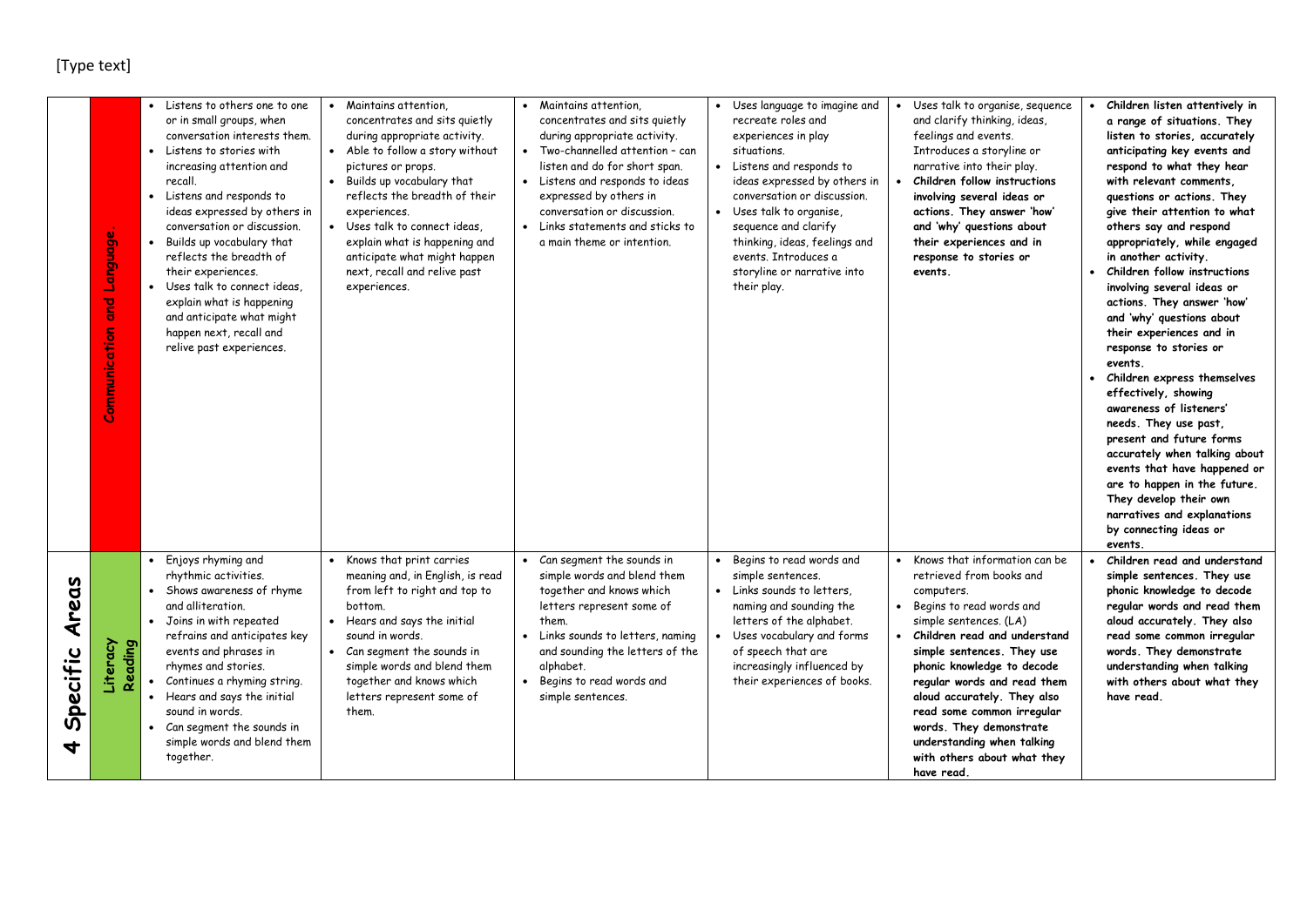| Literacy<br>Writing | Sometimes gives meaning to<br>marks as they draw and<br>paint.<br>Continues a rhyming string.<br>Hears and says the initial<br>$\bullet$<br>sound in words.<br>Can segment the sounds in<br>simple words and blend them<br>together.                                                                                                                                                                                                                                                                                                                                                                                                                                                                                 | Gives meaning to marks they<br>make as they draw, write and<br>paint.<br>• Uses some clearly identifiable<br>letters to communicate<br>meaning,<br>• Can segment the sounds in<br>simple words                                                                                                                                                                                                                                                                                                                                        | • Links sounds to letters, naming<br>and sounding the letters of the<br>alphabet.<br>Uses some clearly identifiable<br>$\bullet$<br>letters to communicate<br>meaning, representing some<br>sounds correctly and in<br>sequence.                                                                                                                                                                                                                                                                                                                                                                                                                                                                        | Links sounds to letters.<br>naming and sounding the<br>letters of the alphabet.<br>• Uses some clearly<br>identifiable letters to<br>communicate meaning,<br>representing some sounds<br>correctly and in sequence.<br>Attempts to write short<br>$\bullet$<br>sentences in meaningful<br>contexts.                                                                                                                                                                                                                                                                                                                                                     | Uses some clearly identifiable<br>letters to communicate<br>meaning, representing some<br>sounds correctly and in<br>sequence.<br>Writes things such as labels<br>and captions.<br>• Attempts to write short<br>sentences in meaningful<br>contexts.                                                                                                                                                                                                                                                                                                                                                                          | Children use their phonic<br>knowledge to write words in<br>ways which match their<br>spoken sounds. They also<br>write some irregular common<br>words. They write simple<br>sentences which can be read<br>by themselves and others.<br>Some words are spelt<br>correctly and others are<br>phonetically plausible.                                                                                                                                                                                                                                                                                                                                                                                                              |
|---------------------|----------------------------------------------------------------------------------------------------------------------------------------------------------------------------------------------------------------------------------------------------------------------------------------------------------------------------------------------------------------------------------------------------------------------------------------------------------------------------------------------------------------------------------------------------------------------------------------------------------------------------------------------------------------------------------------------------------------------|---------------------------------------------------------------------------------------------------------------------------------------------------------------------------------------------------------------------------------------------------------------------------------------------------------------------------------------------------------------------------------------------------------------------------------------------------------------------------------------------------------------------------------------|---------------------------------------------------------------------------------------------------------------------------------------------------------------------------------------------------------------------------------------------------------------------------------------------------------------------------------------------------------------------------------------------------------------------------------------------------------------------------------------------------------------------------------------------------------------------------------------------------------------------------------------------------------------------------------------------------------|---------------------------------------------------------------------------------------------------------------------------------------------------------------------------------------------------------------------------------------------------------------------------------------------------------------------------------------------------------------------------------------------------------------------------------------------------------------------------------------------------------------------------------------------------------------------------------------------------------------------------------------------------------|-------------------------------------------------------------------------------------------------------------------------------------------------------------------------------------------------------------------------------------------------------------------------------------------------------------------------------------------------------------------------------------------------------------------------------------------------------------------------------------------------------------------------------------------------------------------------------------------------------------------------------|-----------------------------------------------------------------------------------------------------------------------------------------------------------------------------------------------------------------------------------------------------------------------------------------------------------------------------------------------------------------------------------------------------------------------------------------------------------------------------------------------------------------------------------------------------------------------------------------------------------------------------------------------------------------------------------------------------------------------------------|
| Maths               | • Uses some number names<br>accurately in play.<br>• Recites numbers in order to<br>10.<br>Knows that numbers identify<br>$\bullet$<br>how many objects are in a<br>set.<br>Recognise some numerals of<br>$\bullet$<br>personal significance.<br>Recognises numerals 1 to 5.<br>$\bullet$<br>Counts objects to 10, and<br>beginning to count beyond<br>10 <sup>10</sup><br>Separates a group of three<br>or four objects in different<br>ways, beginning to recognise<br>that the total is still the<br>same.<br>Beginning to talk about the<br>shapes of everyday objects,<br>e.g. 'round and 'tall.<br>Shows awareness of<br>similarities of shapes in the<br>environment.<br>Selects a particular named<br>shape. | • Counts objects to 10, and<br>beginning to count beyond 10.<br>Uses the language of 'more' and<br>'fewer' to compare two sets of<br>objects.<br>Finds the total number of<br>items in two groups by counting<br>all of them.<br>• Uses familiar objects and<br>common shapes to create and<br>recreate patterns and build<br>models.<br>Beginning to use everyday<br>language related to money.<br>• Orders two or three items by<br>length or height.<br>• Can describe their relative<br>position such as 'behind or<br>'next to'. | • In practical activities and<br>discussion, beginning to use the<br>vocabulary involved in adding<br>and subtracting.<br>• Records, using marks that they<br>can interpret and explain.<br>Estimates how many objects<br>they can see and checks by<br>counting them.<br>Separates a group of three or<br>four objects in different ways,<br>beginning to recognise that the<br>total is still the same.<br>• Children count reliably with<br>numbers from one to 20.<br>$\bullet$<br>Beginning to use mathematical<br>names for 'flat' 2D shapes, and<br>mathematical terms to<br>describe shapes.<br>Selects a particular named<br>$\bullet$<br>shape.<br>Recognise, create and<br>describe patterns | • Orders and sequences<br>familiar events.<br>• Children count reliably with<br>numbers from one to 20.<br>• Finds one more or one less<br>from a group of up to five<br>objects, then ten objects<br>(up to 20 for more able)<br>• In practical activities and<br>discussion, beginning to use<br>the vocabulary involved in<br>adding and subtracting.<br>• Records, using marks that<br>they can interpret and<br>explain.<br>Begins to identify own<br>mathematical problems<br>based on own interests and<br>fascinations.<br>• Can describe their relative<br>position such as 'behind or<br>'next to'.<br>Orders items by weight or<br>capacity. | Children count reliably with<br>numbers from one to 20.<br>place them in order and say<br>which number is one more or<br>one less than a given number.<br>Using quantities and objects,<br>they add and subtract two<br>single-digit numbers and<br>count on or back to find the<br>answer.<br>(LA may be following these<br>skills but working within a<br>lower range)<br>Beginning to use mathematical<br>names for 'solid' 3D shapes and<br>'flat' 2D shapes, and<br>mathematical terms to<br>describe shapes.<br>• Uses everyday language<br>related to time.<br>Beginning to use everyday<br>language related to money. | Children count reliably with<br>numbers from one to 20,<br>place them in order and say<br>which number is one more or<br>one less than a given number.<br>Using quantities and objects,<br>they add and subtract two<br>single-digit numbers and<br>count on or back to find the<br>answer. They solve problems,<br>including doubling, halving and<br>sharing.<br>Children use everyday<br>language to talk about size,<br>weight, capacity, position,<br>distance, time and money to<br>compare quantities and<br>objects and to solve<br>problems. They recognise,<br>create and describe<br>patterns. They explore<br>characteristics of everyday<br>objects and shapes and use<br>mathematical language to<br>describe them. |